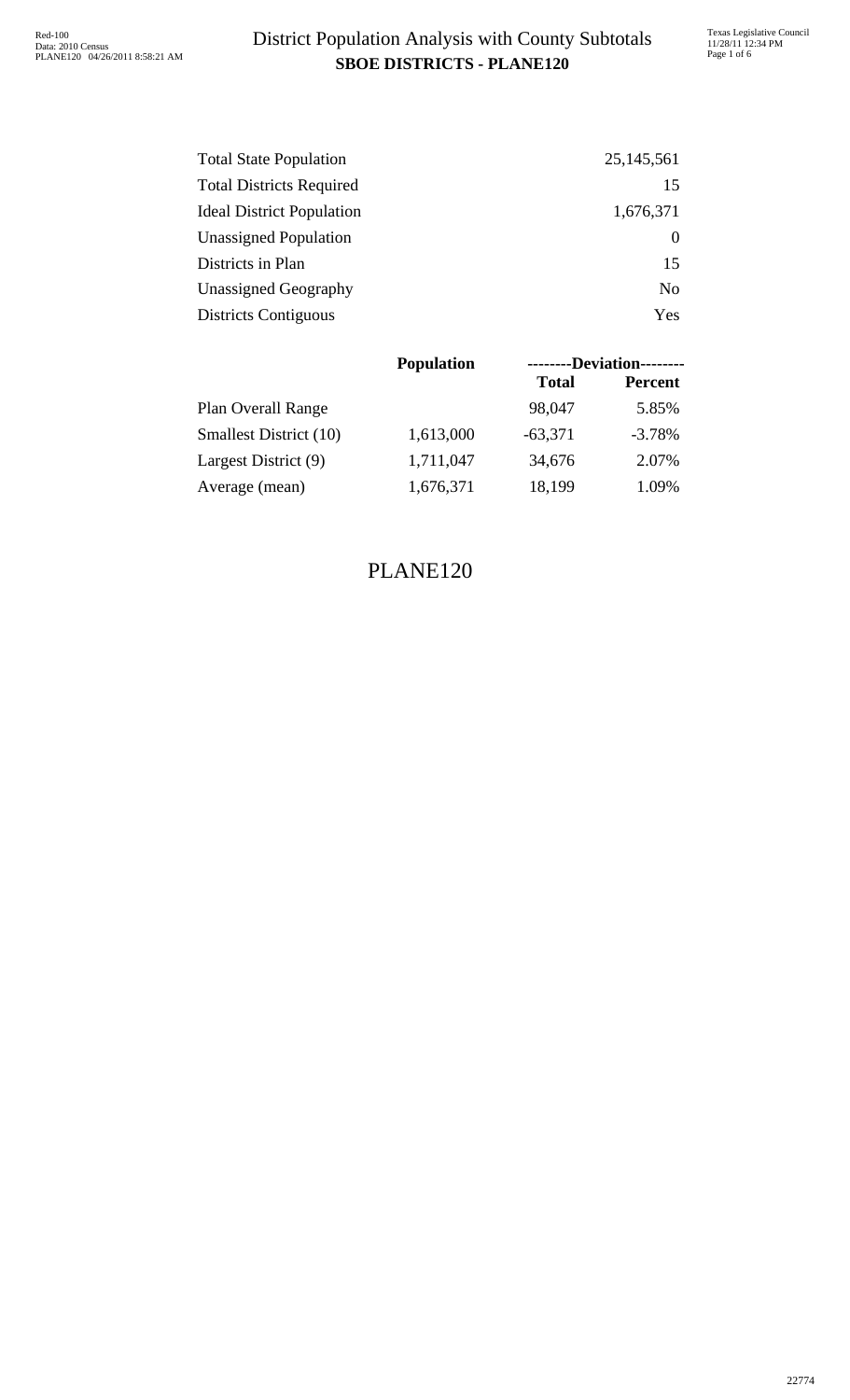### **SBOE DISTRICTS - PLANE120** District Population Analysis with County Subtotals

|                                      | <b>Deviation</b>      |                | <b>Total</b>           | Anglo              | <b>Black</b>     | <b>Hisp</b>                            | $B+H$             | Other            | %A           | $\%B$          | %H           | %BH                | $\%$ O                  |
|--------------------------------------|-----------------------|----------------|------------------------|--------------------|------------------|----------------------------------------|-------------------|------------------|--------------|----------------|--------------|--------------------|-------------------------|
| <b>DISTRICT 1</b>                    | $-60,804$<br>$-3.63%$ | Total:<br>VAP: | 1,615,567<br>1,128,800 | 301,129<br>244,777 | 29,780           | 45,375 1,255,050 1,290,439<br>840,585  | 865,835           | 23,999<br>18,188 | 18.6<br>21.7 | 2.8<br>2.6     | 77.7<br>74.5 | 79.9<br>76.7       | 1.5<br>1.6              |
| Atascosa (100%)<br>Bandera (100%)    |                       |                | 44,911<br>20,485       | 16,295<br>16,576   | 480<br>139       | 27,785<br>3,415                        | 28,090<br>3,537   | 526<br>372       | 36.3<br>80.9 | 1.1<br>0.7     | 61.9<br>16.7 | 62.5<br>17.3       | $\overline{1.2}$<br>1.8 |
| Brewster (100%)                      |                       |                | 9,232                  | 5,011              | 149              | 3,918                                  | 4,024             | 197              | 54.3         | 1.6            | 42.4         | 43.6               | 2.1                     |
| Concho (100%)<br>Crane (100%)        |                       |                | 4,087<br>4,375         | 1,810<br>1,761     | 106<br>150       | 2,173<br>2,409                         | 2,231<br>2,538    | 46<br>76         | 44.3<br>40.3 | 2.6<br>3.4     | 53.2<br>55.1 | 54.6<br>58.0       | 1.1<br>1.7              |
| Crockett (100%)                      |                       |                | 3,719                  | 1,312              | 37               | 2,352                                  | 2,366             | 41               | 35.3         | 1.0            | 63.2         | 63.6               | 1.1                     |
| Culberson (100%)<br>Dimmit (100%)    |                       |                | 2,398<br>9,996         | 504<br>1,217       | 24<br>122        | 1,827<br>8,616                         | 1,840<br>8,700    | 54<br>79         | 21.0<br>12.2 | 1.0<br>1.2     | 76.2<br>86.2 | 76.7<br>87.0       | 2.3<br>0.8              |
| Ector (100%)                         |                       |                | 137,130                | 56,306             | 6,847            | 72,331                                 | 78,378            | 2,446            | 41.1         | 5.0            | 52.7         | 57.2               | 1.8                     |
| Edwards (100%)                       |                       |                | 2,002                  | 947                | 12               | 1,027                                  | 1,037             | 18               | 47.3         | 0.6            | 51.3         | 51.8               | 0.9                     |
| El Paso (100%)                       |                       |                | 800,647                | 105,246            | 29,546           | 658,134                                | 681,134           | 14,267           | 13.1         | 3.7            | 82.2         | 85.1               | 1.8                     |
| Frio (100%)<br>Glasscock (100%)      |                       |                | 17,217<br>1,226        | 2,796<br>825       | 633<br>17        | 13,401<br>378                          | 13,944<br>395     | 477<br>6         | 16.2<br>67.3 | 3.7<br>1.4     | 77.8<br>30.8 | 81.0<br>32.2       | 2.8<br>0.5              |
| Hudspeth (100%)                      |                       |                | 3,476                  | 628                | 62               | 2,768                                  | 2,808             | 40               | 18.1         | 1.8            | 79.6         | 80.8               | 1.2                     |
| Irion (100%)                         |                       |                | 1,599                  | 1,153              | 12               | 407                                    | 419               | 27               | 72.1         | 0.8            | 25.5         | 26.2               | 1.7                     |
| Jeff Davis (100%)                    |                       |                | 2,342                  | 1,490              | 43               | 790                                    | 816               | 36               | 63.6         | 1.8            | 33.7         | 34.8               | 1.5                     |
| Kimble $(100%)$<br>Kinney $(100\%)$  |                       |                | 4,607<br>3,598         | 3,450<br>1,496     | $21\,$<br>70     | 1,077<br>2,004                         | 1,096<br>2,048    | 61<br>54         | 74.9<br>41.6 | 0.5<br>1.9     | 23.4<br>55.7 | 23.8<br>56.9       | 1.3<br>1.5              |
| La Salle (100%)                      |                       |                | 6,886                  | 894                | 45               | 5,920                                  | 5,944             | 48               | 13.0         | 0.7            | 86.0         | 86.3               | 0.7                     |
| Loving $(100\%)$                     |                       |                | 82                     | 60                 | $\boldsymbol{0}$ | 18                                     | 18                | 4                | 73.2         | $0.0\,$        | 22.0         | 22.0               | 4.9                     |
| Maverick (100%)<br>McCulloch (100%)  |                       |                | 54,258<br>8,283        | 1,552<br>5,568     | 200<br>187       | 51,914<br>2,476                        | 52,004<br>2,624   | 702<br>91        | 2.9<br>67.2  | 0.4<br>2.3     | 95.7<br>29.9 | 95.8<br>31.7       | 1.3<br>1.1              |
| Medina $(100%)$                      |                       |                | 46,006                 | 21,408             | 1,214            | 22,871                                 | 23,888            | 710              | 46.5         | 2.6            | 49.7         | 51.9               | 1.5                     |
| Menard $(100\%)$                     |                       |                | 2,242                  | 1,425              | 16               | 790                                    | 801<br>10,979     | 16<br>202        | 63.6         | 0.7<br>4.0     | 35.2<br>67.3 | 35.7<br>70.8       | 0.7<br>1.3              |
| Pecos $(100\%)$                      |                       |                | 15,507                 | 4,326              | 624              | 10,430                                 |                   |                  | 27.9         |                |              |                    |                         |
| Presidio (100%)<br>Reagan (100%)     |                       |                | 7,818<br>3,367         | 1,136<br>1,219     | 69<br>94         | 6,521<br>2,051                         | 6,563<br>2,125    | 119<br>$23\,$    | 14.5<br>36.2 | 0.9<br>$2.8\,$ | 83.4<br>60.9 | 83.9<br>63.1       | 1.5<br>0.7              |
| Real (100%)                          |                       |                | 3,309                  | 2,398              | 29               | 814                                    | 840               | 71               | 72.5         | 0.9            | 24.6         | 25.4               | 2.1                     |
| Reeves (100%)<br>Schleicher (100%)   |                       |                | 13,783<br>3,461        | 2,690<br>1,872     | 713<br>55        | 10,233<br>1,536                        | 10,918<br>1,572   | 175<br>17        | 19.5<br>54.1 | 5.2<br>1.6     | 74.2<br>44.4 | 79.2<br>45.4       | 1.3<br>0.5              |
| Sutton (100%)                        |                       |                | 4,128                  | 1,639              | 38               | 2,459                                  | 2,470             | 19               | 39.7         | 0.9            | 59.6         | 59.8               | 0.5                     |
| Terrell (100%)                       |                       |                | 984                    | 495                | 9<br>74          | 467                                    | 475               | 14               | 50.3         | 0.9            | 47.5         | 48.3               | 1.4                     |
| Upton $(100%)$<br>Uvalde (100%)      |                       |                | 3,355<br>26,405        | 1,611<br>7,666     | 224              | 1,644<br>18,299                        | 1,696<br>18,434   | 48<br>305        | 48.0<br>29.0 | 2.2<br>0.8     | 49.0<br>69.3 | 50.6<br>69.8       | 1.4<br>1.2              |
| Val Verde (100%)                     |                       |                | 48,879                 | 8,548              | 924              | 39,199                                 | 39,824            | 507              | 17.5         | 1.9            | 80.2         | 81.5               | 1.0                     |
| Ward (100%)                          |                       |                | 10,658                 | 4,922              | 613              | 5,074                                  | 5,590             | 146              | 46.2         | 5.8            | 47.6         | 52.4               | 1.4                     |
| Webb (100%)<br>Winkler $(100%)$      |                       |                | 250,304<br>7,110       | 8,345<br>3,024     | 1,442<br>191     | 239,653<br>3,824                       | 240,207<br>3,967  | 1,752<br>119     | 3.3<br>42.5  | 0.6<br>2.7     | 95.7<br>53.8 | 96.0<br>55.8       | 0.7<br>1.7              |
| Zapata (100%)                        |                       |                | 14,018                 | 861                | 26               | 13,084                                 | 13,097            | 60               | 6.1          | 0.2            | 93.3         | 93.4               | 0.4                     |
| Zavala (100%)                        |                       |                | 11,677                 | 647                | 118              | 10,961                                 | 11,002            | 28               | 5.5          | 1.0            | 93.9         | 94.2               | 0.2                     |
| <b>DISTRICT 2</b>                    | $-12,323$<br>$-0.74%$ | Total:<br>VAP: | 1,664,048<br>1,161,020 | 378,807<br>313,403 | 33,191           | 49,497 1,217,928 1,259,436<br>798,372  | 828,333           | 25,805<br>19,284 | 22.8<br>27.0 | 3.0<br>2.9     | 73.2<br>68.8 | 75.7<br>71.3       | 1.6<br>1.7              |
| Aransas (100%)                       |                       |                | 23,158                 | 16,350             | 397              | 5,690                                  | 6,014             | 794              | 70.6         | 1.7            | 24.6         | 26.0               | $\overline{3.4}$        |
| Calhoun (100%)<br>Cameron (100%)     |                       |                | 21,381<br>406,220      | 9,794<br>43,427    | 655<br>2,762     | 9,922<br>357,747                       | 10,484<br>359,115 | 1,103<br>3,678   | 45.8<br>10.7 | 3.1<br>0.7     | 46.4<br>88.1 | 49.0<br>88.4       | 5.2<br>0.9              |
| Colorado (100%)                      |                       |                | 20,874                 | 12,496             | 2,909            | 5,452                                  | 8,173             | 205              | 59.9         | 13.9           | 26.1         | 39.2               | 1.0                     |
| De Witt (100%)                       |                       |                | 20,097                 | 11,482             | 2,030            | 6,502                                  | 8,366             | 249              | 57.1         | 10.1           | 32.4         | 41.6               | 1.2                     |
| Goliad (100%)                        |                       |                | 7,210                  | 4,337              | 385              | 2,462                                  | 2,794             | 79               | 60.2         | 5.3            | 34.1         | 38.8               | 1.1                     |
| Hidalgo (67%)<br>Jackson (100%)      |                       |                | 519,237<br>14,075      | 41,084<br>8,855    | 3,395<br>1,072   | 471,303<br>4,079                       | 472,794<br>5,063  | 5,359<br>157     | 7.9<br>62.9  | 0.7<br>7.6     | 90.8<br>29.0 | 91.1<br>36.0       | 1.0<br>1.1              |
| Kenedy (100%)                        |                       |                | 416                    | 86                 | 8                | 319                                    | 321               | 9                | 20.7         | 1.9            | 76.7         | 77.2               | 2.2                     |
| Kleberg (100%)                       |                       |                | 32,061                 | 7,479              | 1,388            | 22,495                                 | 23,637            | 945              | 23.3         | 4.3            | 70.2         | 73.7               | 2.9                     |
| Matagorda (100%)<br>Nueces $(100\%)$ |                       |                | 36,702<br>340,223      | 17,400<br>111,870  | 4,431<br>15,464  | 14,074<br>206,293                      | 18,291<br>219,472 | 1,011<br>8,881   | 47.4<br>32.9 | 12.1<br>4.5    | 38.3<br>60.6 | 49.8<br>64.5       | 2.8<br>2.6              |
| Refugio (100%)                       |                       |                | 7,383                  | 3,337              | 534              | 3,487                                  | 3,957             | 89               | 45.2         | 7.2            | 47.2         | 53.6               | 1.2                     |
| San Patricio (100%)                  |                       |                | 64,804                 | 27,330             | 1,362            | 35,248                                 | 36,326            | 1,148            | 42.2         | 2.1            | 54.4         | 56.1               | 1.8                     |
| Victoria (100%)<br>Wharton $(100%)$  |                       |                | 86,793<br>41,280       | 41,564<br>19,681   | 6,123<br>6,050   | 38,113<br>15,445                       | 43,687<br>21,243  | 1,542<br>356     | 47.9<br>47.7 | 7.1<br>14.7    | 43.9<br>37.4 | 50.3<br>51.5       | 1.8<br>0.9              |
| Willacy (100%)                       |                       |                | 22,134                 | 2,235              | 532              | 19,297                                 | 19,699            | 200              | 10.1         | 2.4            | 87.2         | 89.0               | 0.9                     |
| <b>DISTRICT 3</b>                    | 12,033<br>0.72%       | Total:<br>VAP: | 1,688,404<br>1,197,931 | 326,631<br>271,185 | 82,562           | 118,476 1,219,095 1,322,824<br>820,165 | 896,355           | 38,949<br>30,391 | 19.3<br>22.6 | 7.0<br>6.9     | 72.2<br>68.5 | 78.3<br>74.8       | 2.3<br>2.5              |
| Bee (100%)<br>Bexar (68%)            |                       |                | 31,861<br>1,165,850    | 10,967<br>221,682  | 2,716<br>107,087 | 17,906<br>817,235                      | 20,490<br>911,142 | 404<br>33,026    | 34.4<br>19.0 | 8.5<br>9.2     | 56.2<br>70.1 | 64.3<br>78.2       | 1.3<br>2.8              |
| Brooks (100%)                        |                       |                | 7,223                  | 573                | 48               | 6,590                                  | 6,612             | 38               | 7.9          | 0.7            | 91.2         | 91.5               | 0.5                     |
| Duval (100%)                         |                       |                | 11,782                 | 1,206              | 124              | 10,424                                 | 10,512            | 64               | 10.2         | 1.1            | 88.5         | 89.2               | 0.5                     |
| Gonzales (100%)                      |                       |                | 19,807                 | 8,836              | 1,589            | 9,353                                  | 10,767            | 204              | 44.6         | 8.0            | 47.2         | 54.4               | 1.0                     |
| Hidalgo (33%)<br>Jim Hogg (100%)     |                       |                | 255,532<br>5,300       | 19,469<br>334      | 2,268<br>31      | 230,903<br>4,907                       | 232,486<br>4,928  | 3,577<br>38      | 7.6<br>6.3   | 0.9<br>0.6     | 90.4<br>92.6 | 91.0<br>93.0       | 1.4<br>0.7              |
| Jim Wells (100%)                     |                       |                | 40,838                 | 8,062              | 306              | 32,254                                 | 32,431            | 345              | 19.7         | 0.7            | 79.0         | 79.4               | 0.8                     |
| Karnes $(100\%)$                     |                       |                | 14,824                 | 5,956              | 1,422            | 7,376                                  | 8,747             | 121              |              |                |              | 40.2 9.6 49.8 59.0 | 0.8                     |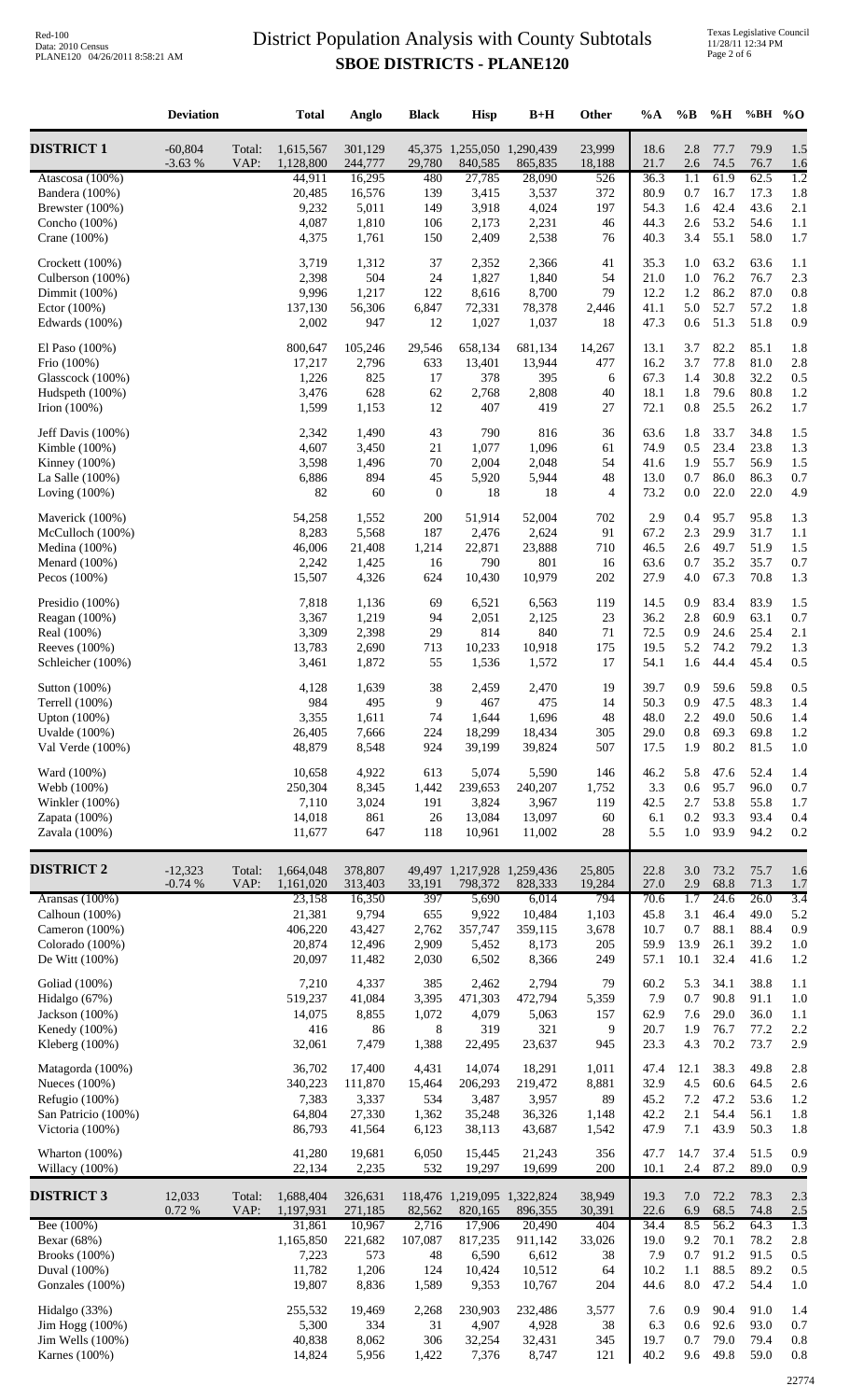### **SBOE DISTRICTS - PLANE120** District Population Analysis with County Subtotals

Texas Legislative Council 11/28/11 12:34 PM Page 3 of 6

|                                     | <b>Deviation</b> |                | <b>Total</b>           | Anglo              | <b>Black</b>       | <b>Hisp</b>                            | $B+H$                        | <b>Other</b>       | $\%A$        | $\%$ B         | %H           | %BH % $O$          |              |
|-------------------------------------|------------------|----------------|------------------------|--------------------|--------------------|----------------------------------------|------------------------------|--------------------|--------------|----------------|--------------|--------------------|--------------|
| <b>DISTRICT 3</b>                   | 12,033<br>0.72 % | Total:<br>VAP: | 1,688,404<br>1,197,931 | 326,631<br>271,185 | 82,562             | 118,476 1,219,095 1,322,824<br>820,165 | 896,355                      | 38,949<br>30,391   | 19.3<br>22.6 | 7.0<br>6.9     | 72.2<br>68.5 | 78.3<br>74.8       | 2.3<br>2.5   |
| Lavaca $(100\%)$                    |                  |                | 19,263                 | 14,674             | 1,416              | 3,077                                  | 4,398                        | 191                | 76.2         | 7.4            | 16.0         | 22.8               | 1.0          |
| Live Oak $(100\%)$                  |                  |                | 11,531                 | 6,805              | 533                | 4,060                                  | 4,536                        | 190                | 59.0         | 4.6            | 35.2         | 39.3               | 1.6          |
| McMullen (100%)<br>Starr (100%)     |                  |                | 707<br>60,968          | 432<br>2,449       | 8<br>88            | 261<br>58,337                          | 269<br>58,358                | 6<br>161           | 61.1<br>4.0  | 1.1<br>0.1     | 36.9<br>95.7 | 38.0<br>95.7       | 0.8<br>0.3   |
| Wilson (100%)                       |                  |                | 42,918                 | 25,186             | 840                | 16,412                                 | 17,148                       | 584                | 58.7         | $2.0\,$        | 38.2         | 40.0               | 1.4          |
| <b>DISTRICT 4</b>                   | 1,458<br>0.09%   | Total:<br>VAP: | 1,677,829<br>1,174,040 | 193,742<br>167,917 | 551,212<br>395,110 | 565,972                                | 881,826 1,416,967<br>952,606 | 67,120<br>53,517   | 11.5<br>14.3 | 32.9<br>33.7   | 52.6<br>48.2 | 84.5<br>81.1       | 4.0<br>4.6   |
| Fort Bend $(16\%)$<br>Harris (39%)  |                  |                | 95,093<br>1,582,736    | 7,876<br>185,866   | 55,921<br>495,291  | 28,504                                 | 83,289<br>853,322 1,333,678  | 3,928<br>63,192    | 8.3<br>11.7  | 58.8<br>31.3   | 30.0<br>53.9 | 87.6<br>84.3       | 4.1<br>4.0   |
| <b>DISTRICT 5</b>                   | 13,247           | Total:         | 1,689,618              | 938,063            | 112,231            | 576,632                                | 677,834                      | 73,721             | 55.5         | 6.6            | 34.1         | 40.1               | 4.4          |
|                                     | $0.79\ \%$       | VAP:           | 1,283,748              | 767,246            | 78,613             | 386,432                                | 460,011                      | 56,491             | 59.8         | 6.1            | 30.1         | 35.8               | 4.4          |
| Bexar (32%)<br><b>Blanco</b> (100%) |                  |                | 548,923<br>10,497      | 297,441<br>8,336   | 37,976<br>109      | 189,723<br>1,909                       | 223,699<br>1,994             | 27,783<br>167      | 54.2<br>79.4 | 6.9<br>$1.0\,$ | 34.6<br>18.2 | 40.8<br>19.0       | 5.1<br>1.6   |
| Caldwell (100%)                     |                  |                | 38,066                 | 16,841             | 2,860              | 17,922                                 | 20,532                       | 693                | 44.2         | 7.5            | 47.1         | 53.9               | 1.8          |
| Comal (100%)                        |                  |                | 108,472                | 77,387             | 2,161              | 26,989                                 | 28,870                       | 2,215              | 71.3         | 2.0            | 24.9         | 26.6               | 2.0          |
| Gillespie (100%)                    |                  |                | 24,837                 | 19,472             | 123                | 4,969                                  | 5,043                        | 322                | 78.4         | 0.5            | 20.0         | 20.3               | 1.3          |
| Guadalupe (100%)                    |                  |                | 131,533                | 72,086             | 9,755              | 46,889                                 | 55,706                       | 3,741              | 54.8         | 7.4            | 35.6         | 42.4               | 2.8          |
| Hays (100%)<br>Kendall (100%)       |                  |                | 157,107<br>33,410      | 92,062<br>25,746   | 6,583<br>243       | 55,401<br>6,829                        | 61,040<br>7,016              | 4,005<br>648       | 58.6<br>77.1 | 4.2<br>0.7     | 35.3<br>20.4 | 38.9<br>21.0       | 2.5<br>1.9   |
| Kerr (100%)                         |                  |                | 49,625                 | 35,851             | 1,082              | 11,895                                 | 12,771                       | 1,003              | 72.2         | 2.2            | 24.0         | 25.7               | 2.0          |
| Llano $(100\%)$                     |                  |                | 19,301                 | 17,303             | 163                | 1,542                                  | 1,680                        | 318                | 89.6         | $0.8\,$        | 8.0          | 8.7                | 1.6          |
| Mason (100%)                        |                  |                | 4,012                  | 3,092              | 25                 | 864                                    | 885                          | 35                 | 77.1         | 0.6            | 21.5         | 22.1               | 0.9          |
| San Saba (100%)<br>Travis $(54%)$   |                  |                | 6,131<br>557,704       | 4,135<br>268,311   | 214<br>50,937      | 1,715<br>209,985                       | 1,915<br>256,683             | 81<br>32,710       | 67.4<br>48.1 | 3.5<br>9.1     | 28.0<br>37.7 | 31.2<br>46.0       | 1.3<br>5.9   |
|                                     |                  |                |                        |                    |                    |                                        |                              |                    |              |                |              |                    |              |
| <b>DISTRICT 6</b>                   | 5,930<br>0.35%   | Total:<br>VAP: | 1,682,301<br>1,250,061 | 750,027<br>602,875 | 211,125<br>146,870 | 548,266<br>366,329                     | 747,495<br>506,630           | 184,779<br>140,556 | 44.6<br>48.2 | 12.5<br>11.7   | 32.6<br>29.3 | 44.4<br>40.5       | 11.0<br>11.2 |
| Harris $(41%)$                      |                  |                | 1,682,301              | 750,027            | 211,125            | 548,266                                | 747,495                      | 184,779            | 44.6         | 12.5           | 32.6         | 44.4               | 11.0         |
| <b>DISTRICT 7</b>                   | 9,490<br>0.57%   | Total:<br>VAP: | 1,685,861<br>1,234,938 | 919,642<br>714,124 | 281,844<br>196,653 | 337,445<br>217,700                     | 611,656<br>410,962           | 154,563<br>109,852 | 54.6<br>57.8 | 16.7<br>15.9   | 20.0<br>17.6 | 36.3<br>33.3       | 9.2<br>8.9   |
| Brazoria (100%)                     |                  |                | 313,166                | 166,674            | 40,290             | 86,643                                 | 125,405                      | 21,087             | 53.2         | 12.9           | 27.7         | 40.0               | 6.7          |
| Chambers (100%)                     |                  |                | 35,096<br>490.282      | 24,767             | 3,092              | 6,635                                  | 9,609                        | 720                | 70.6<br>41.6 | $8.8\,$        | 18.9<br>22.5 | 27.4<br>37.2       | 2.1          |
| Fort Bend (84%)<br>Galveston (100%) |                  |                | 291,309                | 203,804<br>172,652 | 74,863<br>42,280   | 110,463<br>65,270                      | 182,519<br>106,012           | 103,959<br>12,645  | 59.3         | 15.3<br>14.5   | 22.4         | 36.4               | 21.2<br>4.3  |
| Hardin (100%)                       |                  |                | 54,635                 | 48,088             | 3,367              | 2,384                                  | 5,723                        | 824                | 88.0         | 6.2            | 4.4          | 10.5               | 1.5          |
| Jasper $(100\%)$                    |                  |                | 35,710                 | 26,939             | 6,225              | 2,017                                  | 8,188                        | 583                | 75.4         | 17.4           | 5.6          | 22.9               | 1.6          |
| Jefferson (100%)                    |                  |                | 252,273                | 112,503            | 87,375             | 42,899                                 | 129,019                      | 10,751             | 44.6         | 34.6           | 17.0         | 51.1               | 4.3          |
| Liberty $(100\%)$<br>Newton (100%)  |                  |                | 75,643<br>14,445       | 52,321<br>10,825   | 8,656<br>2,988     | 13,602<br>403                          | 22,073<br>3,379              | 1,249<br>241       | 69.2<br>74.9 | 11.4<br>20.7   | 18.0<br>2.8  | 29.2<br>23.4       | 1.7<br>1.7   |
| Orange (100%)                       |                  |                | 81,837                 | 67,895             | 7,298              | 4,766                                  | 11,991                       | 1,951              | 83.0         | 8.9            | 5.8          | 14.7               | 2.4          |
| Sabine (100%)                       |                  |                | 10,834                 | 9,484              | 848                | 344                                    | 1,183                        | 167                | 87.5         | 7.8            | 3.2          | 10.9               | 1.5          |
| San Augustine (100%)                |                  |                | 8,865                  | 6,183              | 2,061              | 532                                    | 2,586                        | 96                 | 69.7         | 23.2           | 6.0          | 29.2               | 1.1          |
| Tyler (100%)                        |                  |                | 21,766                 | 17,507             | 2,501              | 1,487                                  | 3,969                        | 290                | 80.4         | 11.5           | 6.8          | 18.2               | 1.3          |
| <b>DISTRICT 8</b>                   | 6,227<br>0.37 %  | Total:<br>VAP: | 1,682,598<br>1,234,692 | 989,084<br>778,766 | 181,999<br>122,855 | 439,416<br>278,029                     | 613,126<br>397,042           | 80,388<br>58,884   | 58.8<br>63.1 | 10.8<br>10.0   | 26.1<br>22.5 | 36.4<br>32.2       | 4.8<br>4.8   |
| Brazos (100%)                       |                  |                | 194,851                | 115,252            | 22,656             | 45,405                                 | 67,174                       | 12,425             | 59.1         | 11.6           | 23.3         | 34.5               | 6.4          |
| Grimes (100%)<br>Harris $(20%)$     |                  |                | 26,604<br>827,422      | 16,133<br>413,753  | 4,559<br>101,213   | 5,652<br>269,952                       | 10,118<br>365,712            | 353<br>47,957      | 60.6<br>50.0 | 17.1<br>12.2   | 21.2<br>32.6 | 38.0<br>44.2       | 1.3<br>5.8   |
| Houston (100%)                      |                  |                | 23,732                 | 14,811             | 6,309              | 2,364                                  | 8,616                        | 305                | 62.4         | 26.6           | 10.0         | 36.3               | 1.3          |
| Montgomery (100%)                   |                  |                | 455,746                | 324,611            | 21,731             | 94,698                                 | 115,065                      | 16,070             | 71.2         | 4.8            | 20.8         | 25.2               | 3.5          |
| Polk (100%)                         |                  |                | 45,413                 | 32,830             | 5,448              | 5,959                                  | 11,321                       | 1,262              | 72.3         | 12.0           | 13.1         | 24.9               | 2.8          |
| San Jacinto (100%)                  |                  |                | 26,384                 | 20,204             | 2,893              | 2,880                                  | 5,677                        | 503                | 76.6         | 11.0           | 10.9         | 21.5               | 1.9          |
| Trinity (100%)<br>Walker (100%)     |                  |                | 14,585<br>67,861       | 11,819<br>39,671   | 1,431<br>15,759    | 1,117<br>11,389                        | 2,547<br>26,896              | 219<br>1,294       | 81.0<br>58.5 | 9.8<br>23.2    | 7.7<br>16.8  | 17.5<br>39.6       | 1.5<br>1.9   |
| <b>DISTRICT 9</b>                   | 34,676           | Total:         | 1,711,047 1,192,906    |                    | 245,422            | 239,367                                | 480,112                      | 38,029             | 69.7         | 14.3           | 14.0         | 28.1               | 2.2          |
|                                     | 2.07 %           | VAP:           | 1,283,538              | 939,504            | 174,857            | 143,686                                | 316,528                      | 27,506             | 73.2         | 13.6           | 11.2         | 24.7               | 2.1          |
| Anderson (100%)<br>Angelina (100%)  |                  |                | 58,458<br>86,771       | 35,792<br>54,889   | 12,682<br>13,563   | 9,287<br>17,145                        | 21,807<br>30,393             | 859<br>1,489       | 61.2<br>63.3 | 21.7<br>15.6   | 15.9<br>19.8 | 37.3<br>35.0       | 1.5<br>1.7   |
| Bowie (100%)                        |                  |                | 92,565                 | 61,343             | 23,354             | 6,062                                  | 29,095                       | 2,127              | 66.3         | 25.2           | 6.5          | 31.4               | 2.3          |
| Camp (100%)                         |                  |                | 12,401                 | 7,298              | 2,299              | 2,648                                  | 4,899                        | 204                | 58.9         | 18.5           | 21.4         | 39.5               | 1.6          |
| Cass (100%)                         |                  |                | 30,464                 | 23,522             | 5,498              | 1,053                                  | 6,515                        | 427                | 77.2         | 18.0           | 3.5          | 21.4               | 1.4          |
| Cherokee $(100\%)$<br>Delta (100%)  |                  |                | 50,845<br>5,231        | 31,892<br>4,351    | 7,916<br>431       | 10,499<br>288                          | 18,252<br>706                | 701<br>174         | 62.7<br>83.2 | 15.6<br>8.2    | 20.6<br>5.5  | 35.9<br>13.5       | 1.4<br>3.3   |
| Fannin (100%)                       |                  |                | 33,915                 | 27,433             | 2,509              | 3,226                                  | 5,674                        | 808                | 80.9         | 7.4            | 9.5          | 16.7               | 2.4          |
| Franklin (100%)                     |                  |                | 10,605                 | 8,601              | 479                | 1,333                                  | 1,804                        | 200                | 81.1         | 4.5            | 12.6         | 17.0               | 1.9          |
| Grayson (100%)                      |                  |                | 120,877                | 95,103             | 8,066              | 13,688                                 | 21,474                       | 4,300              | 78.7         | 6.7            | 11.3         | 17.8               | 3.6          |
| Gregg (100%)                        |                  |                | 121,730                | 74,005             | 25,549             | 20,018                                 | 45,034                       | 2,691              | 60.8         | 21.0           | 16.4         | 37.0               | 2.2          |
| Harrison (100%)<br>Henderson (100%) |                  |                | 65,631<br>78,532       | 42,654<br>63,494   | 14,844<br>5,301    | 7,254<br>8,490                         | 21,948<br>13,642             | 1,029<br>1,396     | 65.0<br>80.9 | 22.6<br>6.8    | 11.1<br>10.8 | 33.4<br>17.4       | 1.6<br>1.8   |
| Hopkins (100%)                      |                  |                | 35,161                 | 26,501             | 2,750              | 5,368                                  | 8,056                        | 604                |              |                |              | 75.4 7.8 15.3 22.9 | 1.7          |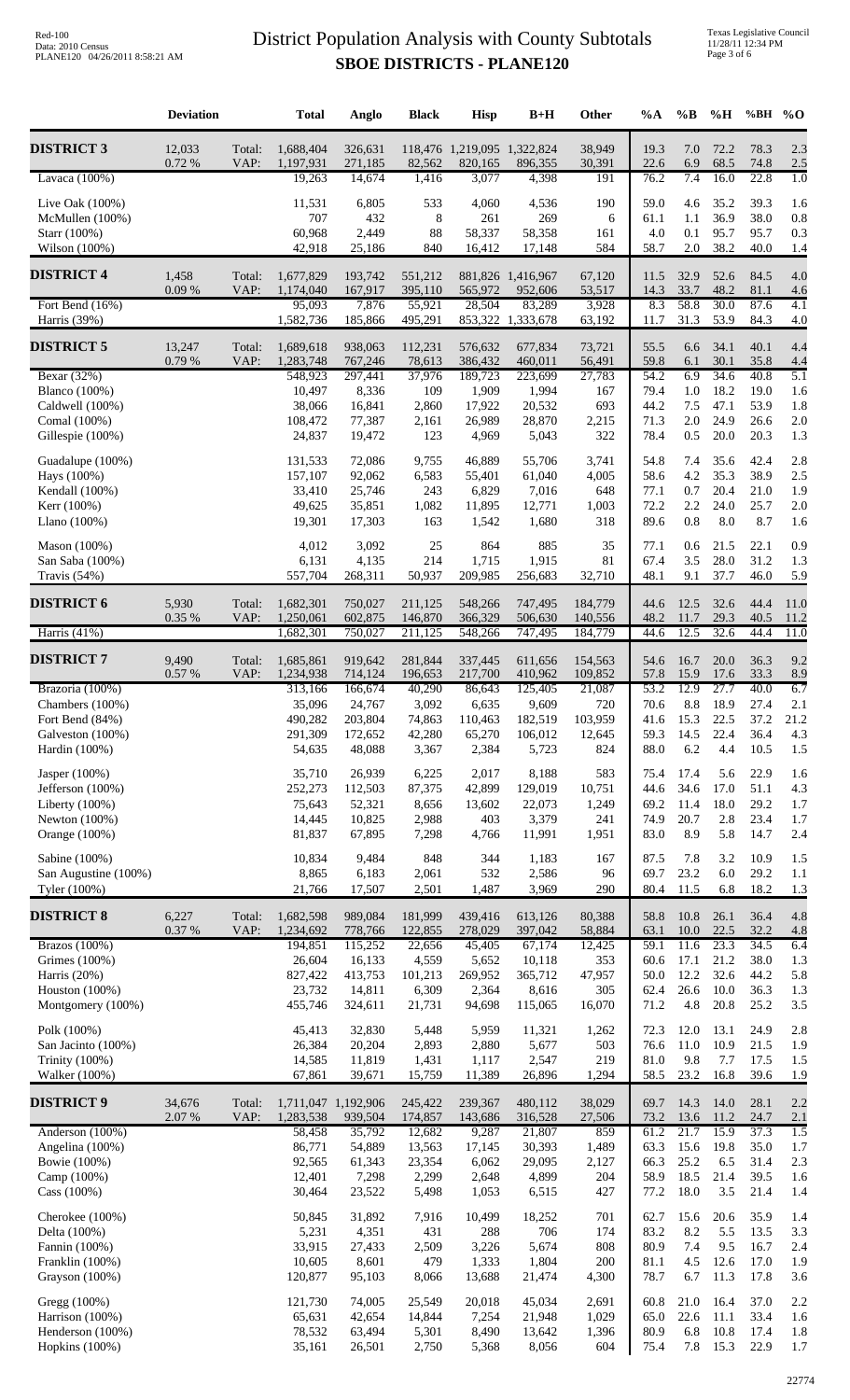### **SBOE DISTRICTS - PLANE120** District Population Analysis with County Subtotals

|                                       | <b>Deviation</b> |                | <b>Total</b>                     | Anglo                | <b>Black</b>       | <b>Hisp</b>        | $B+H$                        | Other             | $\%A$                                   | $\% \mathbf{B}$ | $\%$ H       | %BH          | $\%$ O      |
|---------------------------------------|------------------|----------------|----------------------------------|----------------------|--------------------|--------------------|------------------------------|-------------------|-----------------------------------------|-----------------|--------------|--------------|-------------|
| <b>DISTRICT 9</b>                     | 34,676<br>2.07 % | Total:<br>VAP: | 1,711,047 1,192,906<br>1,283,538 | 939,504              | 245,422<br>174,857 | 239,367<br>143,686 | 480,112<br>316,528           | 38,029<br>27,506  | 69.7<br>73.2                            | 14.3<br>13.6    | 14.0<br>11.2 | 28.1<br>24.7 | 2.2<br>2.1  |
| Hunt (100%)                           |                  |                | 86,129                           | 64,393               | 7,711              | 11,751             | 19,211                       | 2,525             | 74.8                                    | 9.0             | 13.6         | 22.3         | 2.9         |
| Kaufman (100%)                        |                  |                | 103,350                          | 72,328               | 11,505             | 17,548             | 28,744                       | 2,278             | 70.0                                    | 11.1            | 17.0         | 27.8         | 2.2         |
| Lamar (100%)                          |                  |                | 49,793                           | 37,891               | 7,181              | 3,223              | 10,289                       | 1,613             | 76.1                                    | 14.4            | 6.5          | 20.7         | 3.2         |
| Marion (100%)<br>Morris (100%)        |                  |                | 10,546                           | 7,564                | 2,418              | 328                | 2,737                        | 245<br>215        | 71.7                                    | 22.9<br>24.0    | 3.1          | 26.0         | 2.3         |
| Nacogdoches (100%)                    |                  |                | 12,934<br>64,524                 | 8,636<br>39,699      | 3,108<br>12,222    | 1,003<br>11,356    | 4,083<br>23,359              | 1,466             | 66.8<br>61.5                            | 18.9            | 7.8<br>17.6  | 31.6<br>36.2 | 1.7<br>2.3  |
| Panola (100%)                         |                  |                | 23,796                           |                      | 4,008              | 1,970              | 5,949                        | 326               | 73.6                                    | 16.8            | 8.3          | 25.0         |             |
| Rains (100%)                          |                  |                | 10,914                           | 17,521<br>9,553      | 291                | 839                | 1,122                        | 239               | 87.5                                    | 2.7             | 7.7          | 10.3         | 1.4<br>2.2  |
| Red River $(100\%)$                   |                  |                | 12,860                           | 9,503                | 2,313              | 849                | 3,132                        | 225               | 73.9                                    | 18.0            | 6.6          | 24.4         | 1.7         |
| Rockwall (100%)                       |                  |                | 78,337                           | 58,046               | 4,968              | 12,470             | 17,218                       | 3,073             | 74.1                                    | 6.3             | 15.9         | 22.0         | 3.9         |
| Rusk (100%)                           |                  |                | 53,330                           | 35,237               | 9,833              | 7,609              | 17,310                       | 783               | 66.1                                    | 18.4            | 14.3         | 32.5         | 1.5         |
| Shelby (100%)                         |                  |                | 25,448                           | 16,535               | 4,569              | 4,164              | 8,670                        | 243               | 65.0                                    | 18.0            | 16.4         | 34.1         | 1.0         |
| Smith (100%)<br>Titus (100%)          |                  |                | 209,714<br>32,334                | 130,246<br>15,904    | 39,257<br>3,263    | 36,088<br>12,799   | 74,668<br>15,914             | 4,800<br>516      | 62.1<br>49.2                            | 18.7<br>10.1    | 17.2<br>39.6 | 35.6<br>49.2 | 2.3<br>1.6  |
| Upshur (100%)                         |                  |                | 39,309                           | 32,257               | 3,716              | 2,613              | 6,281                        | 771               | 82.1                                    | 9.5             | 6.6          | 16.0         | 2.0         |
| Van Zandt (100%)                      |                  |                | 52,579                           | 45,087               | 1,661              | 4,847              | 6,453                        | 1,039             | 85.8                                    | 3.2             | 9.2          | 12.3         | 2.0         |
| Wood (100%)                           |                  |                | 41,964                           | 35,628               | 2,157              | 3,551              | 5,673                        | 663               | 84.9                                    | 5.1             | 8.5          | 13.5         | 1.6         |
| <b>DISTRICT 10</b>                    | $-63,371$        | Total:         | 1,613,000                        | 936,537              | 205,969            | 390,553            | 583,685                      | 92,778            | 58.1                                    | 12.8            | 24.2         | 36.2         | 5.8         |
|                                       | $-3.78%$         | VAP:           | 1,184,465                        | 738,602              | 138,190            | 246,762            | 379,372                      | 66,491            | 62.4                                    | 11.7            | 20.8         | 32.0         | 5.6         |
| Austin (100%)                         |                  |                | 28,417                           | 18,657               | 2,886              | 6,641              | 9,404                        | 356               | 65.7                                    | 10.2            | 23.4         | 33.1         | 1.3         |
| Bastrop (100%)<br>Bell (100%)         |                  |                | 74,171<br>310,235                | 42,446<br>157,289    | 6,447<br>74,401    | 24,190<br>67,010   | 30,192<br>136,167            | 1,533<br>16,779   | 57.2<br>50.7                            | 8.7<br>24.0     | 32.6<br>21.6 | 40.7<br>43.9 | 2.1<br>5.4  |
| Burleson (100%)                       |                  |                | 17,187                           | 11,696               | 2,202              | 3,166              | 5,316                        | 175               | 68.1                                    | 12.8            | 18.4         | 30.9         | 1.0         |
| Burnet (100%)                         |                  |                | 42,750                           | 32,530               | 917                | 8,652              | 9,471                        | 749               | 76.1                                    | 2.1             | 20.2         | 22.2         | 1.8         |
| Falls (100%)                          |                  |                | 17,866                           | 9,381                | 4,633              | 3,716              | 8,254                        | 231               | 52.5                                    | 25.9            | 20.8         | 46.2         | 1.3         |
| Fayette $(100%)$                      |                  |                | 24,554                           | 18,038               | 1,762              | 4,585              | 6,274                        | 242               | 73.5                                    | 7.2             | 18.7         | 25.6         | 1.0         |
| Freestone (100%)                      |                  |                | 19,816                           | 13,656               | 3,280              | 2,694              | 5,918                        | 242               | 68.9                                    | 16.6            | 13.6         | 29.9         | 1.2         |
| Lee $(100\%)$<br>Leon $(100\%)$       |                  |                | 16,612<br>16,801                 | 10,798<br>13,078     | 1,948              | 3,724              | 5,614<br>3,493               | 200<br>230        | 65.0<br>77.8                            | 11.7<br>7.5     | 22.4<br>13.5 | 33.8<br>20.8 | 1.2         |
|                                       |                  |                |                                  |                      | 1,266              | 2,260              |                              |                   |                                         |                 |              |              | 1.4         |
| Limestone (100%)                      |                  |                | 23,384                           | 14,433               | 4,307              | 4,465              | 8,665                        | 286               | 61.7                                    | 18.4            | 19.1         | 37.1         | 1.2         |
| Madison (100%)<br>Milam (100%)        |                  |                | 13,664<br>24,757                 | 8,030<br>16,216      | 2,814<br>2,609     | 2,688<br>5,780     | 5,449<br>8,255               | 185<br>286        | 58.8<br>65.5                            | 20.6<br>10.5    | 19.7<br>23.3 | 39.9<br>33.3 | 1.4<br>1.2  |
| Robertson (100%)                      |                  |                | 16,622                           | 9,821                | 3,704              | 2,990              | 6,569                        | 232               | 59.1                                    | 22.3            | 18.0         | 39.5         | 1.4         |
| Travis $(46%)$                        |                  |                | 466,562                          | 249,333              | 45,298             | 132,781            | 174,876                      | 42,353            | 53.4                                    | 9.7             | 28.5         | 37.5         | 9.1         |
| Waller (100%)                         |                  |                | 43,205                           | 19,260               | 11,103             | 12,536             | 23,354                       | 591               | 44.6                                    | 25.7            | 29.0         | 54.1         | 1.4         |
| Washington (100%)                     |                  |                | 33,718                           | 22,394               | 6,173              | 4,641              | 10,660                       | 664               | 66.4                                    | 18.3            | 13.8         | 31.6         | 2.0         |
| Williamson (100%)                     |                  |                | 422,679                          | 269,481              | 30,219             | 98,034             | 125,754                      | 27,444            | 63.8                                    | 7.1             | 23.2         | 29.8         | 6.5         |
| <b>DISTRICT 11</b>                    | 17,716<br>1.06 % | Total:<br>VAP: | 1,694,087<br>1,247,460           | 1,031,288<br>810,211 | 174,794<br>116,832 | 366,603<br>230,756 | 533,657<br>343,988           | 129,142<br>93,261 | 60.9<br>64.9                            | 10.3<br>9.4     | 21.6<br>18.5 | 31.5<br>27.6 | 7.6<br>7.5  |
| Dallas $(14%)$                        |                  |                | 320,976                          | 134,958              | 38,777             | 102,146            | 139,083                      | 46,935            | 42.0                                    | 12.1            | 31.8         | 43.3         | 14.6        |
| Parker (100%)                         |                  |                | 116,927                          | 99,698               | 2,354              | 12,410             | 14,637                       | 2,592             | 85.3                                    | $2.0\,$         | 10.6         | 12.5         | 2.2         |
| Tarrant (69%)                         |                  |                | 1,256,184                        | 796,632              | 133,663            | 252,047            | 379,937                      | 79,615            | 63.4                                    | 10.6            | 20.1         | 30.2         | 6.3         |
| <b>DISTRICT 12</b>                    | 28,508           | Total:         | 1,704,879                        | 959,191              | 211,785            | 368,688            | 573,084                      | 172,604           | 56.3                                    | 12.4            | 21.6         | 33.6         | 10.1        |
|                                       | 1.70 %           | VAP:           | 1,244,293                        | 751,702              | 141,420            | 231,553            | 369,538                      | 123,053           | 60.4                                    | 11.4            | 18.6         | 29.7         | 9.9         |
| Collin $(100%)$<br>Dallas (39%)       |                  |                | 782,341<br>922,538               | 493,492<br>465,699   | 72,751<br>139,034  | 115,354<br>253,334 | 185,221<br>387,863           | 103,628<br>68,976 | 63.1<br>50.5                            | 9.3<br>15.1     | 14.7<br>27.5 | 23.7<br>42.0 | 13.2<br>7.5 |
|                                       |                  |                |                                  |                      |                    |                    |                              |                   |                                         |                 |              |              |             |
| <b>DISTRICT 13</b>                    | 1,104<br>0.07 %  | Total:<br>VAP: | 1,677,475<br>1,168,818           | 324,539<br>276,960   | 523,043<br>365,898 | 485,745            | 781,390 1,290,916<br>845,373 | 62,020<br>46,485  | 19.3<br>23.7                            | 31.2<br>31.3    | 46.6<br>41.6 | 77.0<br>72.3 | 3.7<br>4.0  |
| Dallas $(47%)$                        |                  |                | 1,124,625                        | 184,036              | 370,330            | 550,460            | 912,012                      | 28,577            | 16.4                                    | 32.9            | 48.9         | 81.1         | 2.5         |
| Tarrant (31%)                         |                  |                | 552,850                          | 140,503              | 152,713            | 230,930            | 378,904                      | 33,443            | 25.4                                    | 27.6            | 41.8         | 68.5         | 6.0         |
| <b>DISTRICT 14</b>                    | 5,384            | Total:         | 1,681,755 1,139,086              |                      | 147,291            | 322,843            | 463,384                      | 79,285            | 67.7                                    | 8.8             | 19.2         | 27.6         | 4.7         |
| <b>Bosque</b> (100%)                  | 0.32%            | VAP:           | 1,235,788<br>18,212              | 882,503<br>14,701    | 99,721<br>394      | 199,965<br>2,926   | 296,888<br>3,285             | 56,397<br>226     | 71.4<br>80.7                            | 8.1<br>2.2      | 16.2<br>16.1 | 24.0<br>18.0 | 4.6<br>1.2  |
| Brown (100%)                          |                  |                | 38,106                           | 28,478               | 1,615              | 7,453              | 8,960                        | 668               | 74.7                                    | 4.2             | 19.6         | 23.5         | 1.8         |
| Comanche (100%)                       |                  |                | 13,974                           | 10,145               | 88                 | 3,605              | 3,648                        | 181               | 72.6                                    | 0.6             | 25.8         | 26.1         | 1.3         |
| Coryell (100%)<br>Denton (100%)       |                  |                | 75,388<br>662,614                | 46,776<br>426,887    | 13,806<br>61,608   | 11,973<br>120,836  | 24,847<br>179,757            | 3,765<br>55,970   | 62.0<br>64.4                            | 18.3<br>9.3     | 15.9<br>18.2 | 33.0<br>27.1 | 5.0<br>8.4  |
|                                       |                  |                |                                  |                      |                    |                    |                              |                   |                                         |                 |              |              |             |
| Eastland (100%)                       |                  |                | 18,583                           | 15,271               | 403                | 2,673              | 3,041                        | 271               | 82.2                                    | 2.2             | 14.4         | 16.4         | 1.5         |
| Ellis $(100\%)$<br>Erath (100%)       |                  |                | 149,610<br>37,890                | 97,987<br>29,382     | 14,298<br>548      | 35,161<br>7,279    | 48,943<br>7,783              | 2,680<br>725      | 65.5<br>77.5                            | 9.6<br>1.4      | 23.5<br>19.2 | 32.7<br>20.5 | 1.8<br>1.9  |
| Hamilton (100%)                       |                  |                | 8,517                            | 7,495                | 61                 | 863                | 913                          | 109               | 88.0                                    | 0.7             | 10.1         | 10.7         | 1.3         |
| Hill (100%)                           |                  |                | 35,089                           | 25,836               | 2,487              | 6,427              | 8,796                        | 457               | 73.6                                    | 7.1             | 18.3         | 25.1         | 1.3         |
| Hood (100%)                           |                  |                | 51,182                           | 44,588               | 374                | 5,234              | 5,566                        | 1,028             | 87.1                                    | 0.7             | 10.2         | 10.9         | 2.0         |
| Jack (100%)                           |                  |                | 9,044                            | 7,289                | 364                | 1,283              | 1,642                        | 113               | 80.6                                    | 4.0             | 14.2         | 18.2         | 1.2         |
| Johnson (100%)                        |                  |                | 150,934                          | 115,545              | 4,739              | 27,319             | 31,743                       | 3,646             | 76.6                                    | 3.1             | 18.1         | 21.0         | 2.4         |
| Lampasas $(100\%)$<br>McLennan (100%) |                  |                | 19,677<br>234,906                | 14,836<br>138,295    | 785<br>36,894      | 3,443<br>55,471    | 4,145<br>90,948              | 696<br>5,663      | 75.4<br>58.9                            | 4.0<br>15.7     | 17.5<br>23.6 | 21.1<br>38.7 | 3.5<br>2.4  |
|                                       |                  |                |                                  |                      |                    |                    |                              |                   |                                         |                 |              |              |             |
| Mills (100%)<br>Navarro (100%)        |                  |                | 4,936<br>47,735                  | 4,024<br>28,587      | 36<br>6,958        | 818<br>11,345      | 854<br>18,088                | 58                | 81.5<br>1,060   59.9 14.6 23.8 37.9 2.2 | 0.7             | 16.6         | 17.3         | 1.2         |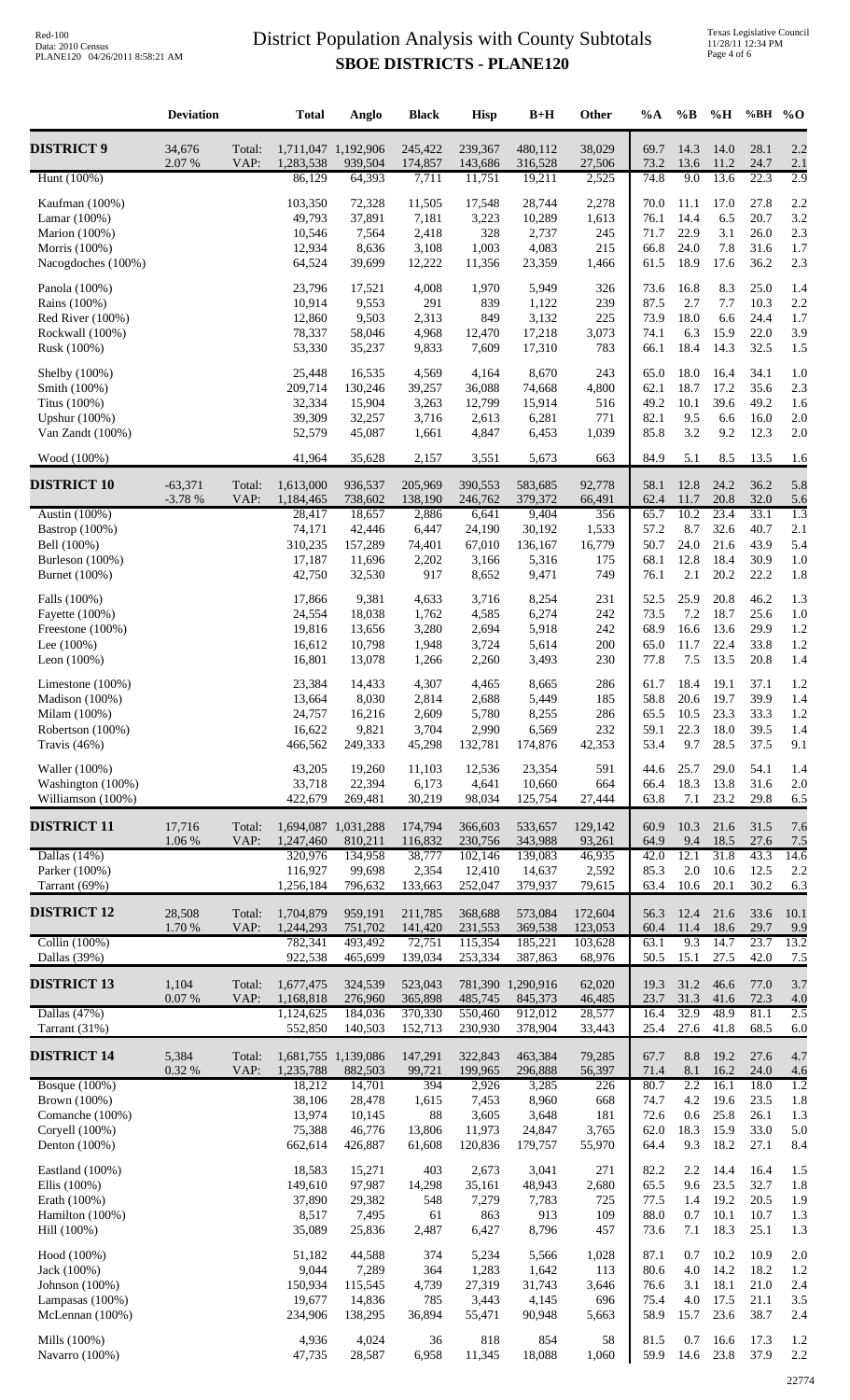### **SBOE DISTRICTS - PLANE120** District Population Analysis with County Subtotals

|                                                                                                              | <b>Deviation</b> |                | <b>Total</b>                                         | Anglo                                              | <b>Black</b>                                  | <b>Hisp</b>                                   | $B+H$                                           | Other                               | %A                                           | $\%$ B                                 | $\%$ H                                      | %BH % $O$                                    |                                        |
|--------------------------------------------------------------------------------------------------------------|------------------|----------------|------------------------------------------------------|----------------------------------------------------|-----------------------------------------------|-----------------------------------------------|-------------------------------------------------|-------------------------------------|----------------------------------------------|----------------------------------------|---------------------------------------------|----------------------------------------------|----------------------------------------|
| <b>DISTRICT 14</b>                                                                                           | 5,384<br>0.32 %  | Total:<br>VAP: | 1,681,755 1,139,086<br>1,235,788                     | 882,503                                            | 147,291<br>99,721                             | 322,843<br>199,965                            | 463,384<br>296,888                              | 79,285<br>56,397                    | 67.7<br>71.4                                 | 8.8<br>8.1                             | 19.2<br>16.2                                | 27.6<br>24.0                                 | 4.7<br>4.6                             |
| Palo Pinto (100%)<br>Somervell (100%)<br>Stephens (100%)                                                     |                  |                | 28,111<br>8,490<br>9,630                             | 21,958<br>6,595<br>7,289                           | 746<br>84<br>225                              | 4,985<br>1,626<br>2,011                       | 5,678<br>1,698<br>2,228                         | 475<br>197<br>113                   | 78.1<br>77.7<br>75.7                         | 2.7<br>1.0<br>2.3                      | 17.7<br>19.2<br>20.9                        | 20.2<br>20.0<br>23.1                         | 1.7<br>2.3<br>1.2                      |
| Wise (100%)                                                                                                  |                  |                | 59,127                                               | 47,122                                             | 778                                           | 10,112                                        | 10,821                                          | 1,184                               | 79.7                                         | 1.3                                    | 17.1                                        | 18.3                                         | 2.0                                    |
| <b>DISTRICT 15</b>                                                                                           | 721<br>0.04%     | Total:<br>VAP: | 1,677,092 1,016,673<br>1,250,145                     | 814,909                                            | 108,406<br>73,707                             | 515,819<br>331,093                            | 615,624<br>401,731                              | 44,795<br>33,505                    | 60.6<br>65.2                                 | 6.5<br>5.9                             | 30.8<br>26.5                                | 36.7<br>32.1                                 | 2.7<br>2.7                             |
| Andrews (100%)                                                                                               |                  |                | 14,786                                               | 7,083                                              | 285                                           | 7,195                                         | 7,436                                           | 267                                 | 47.9                                         | 1.9                                    | 48.7                                        | 50.3                                         | 1.8                                    |
| Archer (100%)<br>Armstrong (100%)<br>Bailey (100%)<br>Baylor (100%)                                          |                  |                | 9,054<br>1,901<br>7,165<br>3,726                     | 8,182<br>1,725<br>2,745<br>3,147                   | 67<br>15<br>104<br>99                         | 675<br>124<br>4,283<br>455                    | 730<br>139<br>4,354<br>542                      | 142<br>37<br>66<br>37               | 90.4<br>90.7<br>38.3<br>84.5                 | 0.7<br>$0.8\,$<br>1.5<br>2.7           | 7.5<br>6.5<br>59.8<br>12.2                  | 8.1<br>7.3<br>60.8<br>14.5                   | 1.6<br>1.9<br>0.9<br>1.0               |
| Borden (100%)<br>Briscoe $(100\%)$<br>Callahan (100%)<br>Carson (100%)<br>Castro (100%)                      |                  |                | 641<br>1,637<br>13,544<br>6,182<br>8,062             | 539<br>1,163<br>12,065<br>5,473<br>3,004           | $\mathbf{0}$<br>49<br>209<br>56<br>173        | 95<br>411<br>1,025<br>525<br>4,828            | 95<br>453<br>1,221<br>581<br>4,982              | 7<br>21<br>258<br>128<br>76         | 84.1<br>71.0<br>89.1<br>88.5<br>37.3         | 0.0<br>3.0<br>1.5<br>0.9<br>2.1        | 14.8<br>25.1<br>7.6<br>8.5<br>59.9          | 14.8<br>27.7<br>9.0<br>9.4<br>61.8           | 1.1<br>1.3<br>1.9<br>2.1<br>0.9        |
| Childress (100%)<br>Clay (100%)<br>Cochran (100%)<br>Coke (100%)<br>Coleman (100%)                           |                  |                | 7,041<br>10,752<br>3,127<br>3,320<br>8,895           | 4,327<br>9,941<br>1,329<br>2,651<br>7,123          | 723<br>79<br>139<br>12<br>246                 | 1,885<br>467<br>1,654<br>602<br>1,419         | 2,586<br>539<br>1,770<br>612<br>1,637           | 128<br>272<br>28<br>57<br>135       | 61.5<br>92.5<br>42.5<br>79.8<br>80.1         | 10.3<br>0.7<br>4.4<br>0.4<br>2.8       | 26.8<br>4.3<br>52.9<br>18.1<br>16.0         | 36.7<br>5.0<br>56.6<br>18.4<br>18.4          | 1.8<br>2.5<br>0.9<br>1.7<br>1.5        |
| Collingsworth (100%)<br>Cooke (100%)<br>Cottle (100%)<br>Crosby (100%)                                       |                  |                | 3,057<br>38,437<br>1,505<br>6,059                    | 1,937<br>30,255<br>1,043<br>2,625                  | 168<br>1,296<br>142<br>243                    | 916<br>5,997<br>316<br>3,171                  | 1,047<br>7,228<br>450<br>3,388                  | 73<br>954<br>12<br>46               | 63.4<br>78.7<br>69.3<br>43.3                 | 5.5<br>3.4<br>9.4<br>4.0               | 30.0<br>15.6<br>21.0<br>52.3                | 34.2<br>18.8<br>29.9<br>55.9                 | 2.4<br>2.5<br>0.8<br>0.8               |
| Dallam (100%)<br>Dawson $(100\%)$<br>Deaf Smith (100%)<br>Dickens $(100%)$<br>Donley (100%)<br>Fisher (100%) |                  |                | 6,703<br>13,833<br>19,372<br>2,444<br>3,677<br>3,974 | 3,726<br>5,402<br>5,939<br>1,590<br>3,136<br>2,797 | 114<br>992<br>296<br>107<br>182<br>155        | 2,717<br>7,387<br>13,039<br>708<br>309<br>999 | 2,814<br>8,305<br>13,234<br>801<br>488<br>1,132 | 163<br>126<br>199<br>53<br>53<br>45 | 55.6<br>39.1<br>30.7<br>65.1<br>85.3<br>70.4 | 1.7<br>7.2<br>1.5<br>4.4<br>4.9<br>3.9 | 40.5<br>53.4<br>67.3<br>29.0<br>8.4<br>25.1 | 42.0<br>60.0<br>68.3<br>32.8<br>13.3<br>28.5 | 2.4<br>0.9<br>1.0<br>2.2<br>1.4<br>1.1 |
| Floyd (100%)<br>Foard (100%)<br>Gaines (100%)<br>Garza (100%)<br>Gray (100%)                                 |                  |                | 6,446<br>1,336<br>17,526<br>6,461<br>22,535          | 2,777<br>1,087<br>10,628<br>2,962<br>15,564        | 249<br>54<br>346<br>443<br>1,218              | 3,410<br>187<br>6,413<br>3,046<br>5,365       | 3,631<br>241<br>6,704<br>3,452<br>6,521         | 38<br>8<br>194<br>47<br>450         | 43.1<br>81.4<br>60.6<br>45.8<br>69.1         | 3.9<br>4.0<br>2.0<br>6.9<br>5.4        | 52.9<br>14.0<br>36.6<br>47.1<br>23.8        | 56.3<br>18.0<br>38.3<br>53.4<br>28.9         | 0.6<br>0.6<br>1.1<br>0.7<br>2.0        |
| Hale (100%)<br>Hall (100%)<br>Hansford (100%)<br>Hardeman (100%)<br>Hartley (100%)                           |                  |                | 36,273<br>3,353<br>5,613<br>4,139<br>6,062           | 13,647<br>1,998<br>3,088<br>2,938<br>4,111         | 2,156<br>254<br>53<br>271<br>429              | 20,269<br>1,087<br>2,430<br>889<br>1,448      | 22,199<br>1,329<br>2,469<br>1,131<br>1,871      | 427<br>26<br>56<br>70<br>80         | 37.6<br>59.6<br>55.0<br>71.0<br>67.8         | 5.9<br>7.6<br>0.9<br>6.5<br>7.1        | 55.9<br>32.4<br>43.3<br>21.5<br>23.9        | 61.2<br>39.6<br>44.0<br>27.3<br>30.9         | 1.2<br>0.8<br>1.0<br>1.7<br>1.3        |
| Haskell (100%)<br>Hemphill (100%)<br>Hockley (100%)<br>Howard (100%)<br>Hutchinson (100%)                    |                  |                | 5,899<br>3,807<br>22,935<br>35,012<br>22,150         | 4,148<br>2,656<br>11,795<br>18,801<br>16,482       | 261<br>14<br>941<br>2,414<br>682              | 1,414<br>1,086<br>9,993<br>13,255<br>4,386    | 1,648<br>1,095<br>10,860<br>15,471<br>5,001     | 103<br>56<br>280<br>740<br>667      | 70.3<br>69.8<br>51.4<br>53.7<br>74.4         | 4.4<br>0.4<br>4.1<br>6.9<br>3.1        | 24.0<br>28.5<br>43.6<br>37.9<br>19.8        | 27.9<br>28.8<br>47.4<br>44.2<br>22.6         | 1.7<br>1.5<br>1.2<br>2.1<br>3.0        |
| Jones (100%)<br>Kent (100%)<br>King (100%)<br>Knox (100%)<br>Lamb (100%)                                     |                  |                | 20,202<br>808<br>286<br>3,719<br>13,977              | 12,549<br>669<br>242<br>2,347<br>6,020             | 2,447<br>12<br>$\boldsymbol{0}$<br>247<br>672 | 5,009<br>120<br>39<br>1,101<br>7,231          | 7,384<br>128<br>39<br>1,331<br>7,828            | 269<br>11<br>5<br>41<br>129         | 62.1<br>82.8<br>84.6<br>63.1<br>43.1         | 12.1<br>1.5<br>0.0<br>6.6<br>4.8       | 24.8<br>14.9<br>13.6<br>29.6<br>51.7        | 36.6<br>15.8<br>13.6<br>35.8<br>56.0         | 1.3<br>1.4<br>1.7<br>1.1<br>0.9        |
| Lipscomb $(100%)$<br>Lubbock (100%)<br>Lynn (100%)<br>Martin (100%)<br>Midland (100%)                        |                  |                | 3,302<br>278,831<br>5,915<br>4,799<br>136,872        | 2,213<br>159,815<br>2,984<br>2,578<br>72,822       | 32<br>22,834<br>145<br>101<br>9,991           | 1,007<br>88,924<br>2,743<br>2,086<br>51,600   | 1,020<br>110,078<br>2,868<br>2,169<br>60,824    | 69<br>8,938<br>63<br>52<br>3,226    | 67.0<br>57.3<br>50.4<br>53.7<br>53.2         | 1.0<br>8.2<br>$2.5\,$<br>2.1<br>7.3    | 30.5<br>31.9<br>46.4<br>43.5<br>37.7        | 30.9<br>39.5<br>48.5<br>45.2<br>44.4         | 2.1<br>3.2<br>1.1<br>1.1<br>2.4        |
| Mitchell (100%)<br>Montague (100%)<br>Moore (100%)<br>Motley (100%)<br>Nolan (100%)                          |                  |                | 9,403<br>19,719<br>21,904<br>1,210<br>15,216         | 4,753<br>17,347<br>8,370<br>1,013<br>9,191         | 1,088<br>111<br>388<br>24<br>838              | 3,481<br>1,930<br>11,542<br>163<br>5,103      | 4,541<br>2,010<br>11,856<br>187<br>5,854        | 109<br>362<br>1,678<br>10<br>171    | 50.5<br>88.0<br>38.2<br>83.7<br>60.4         | 11.6<br>0.6<br>1.8<br>$2.0\,$<br>5.5   | 37.0<br>9.8<br>52.7<br>13.5<br>33.5         | 48.3<br>10.2<br>54.1<br>15.5<br>38.5         | 1.2<br>1.8<br>7.7<br>0.8<br>1.1        |
| Ochiltree (100%)<br>Oldham (100%)<br>Parmer (100%)<br>Potter $(100\%)$<br>Randall (100%)                     |                  |                | 10,223<br>2,052<br>10,269<br>121,073<br>120,725      | 5,062<br>1,699<br>3,943<br>59,322<br>94,361        | 67<br>71<br>146<br>13,672<br>3,644            | 4,982<br>243<br>6,164<br>42,692<br>19,775     | 5,015<br>311<br>6,266<br>55,447<br>23,068       | 146<br>42<br>60<br>6,304<br>3,296   | 49.5<br>82.8<br>38.4<br>49.0<br>78.2         | 0.7<br>3.5<br>1.4<br>11.3<br>3.0       | 48.7<br>11.8<br>60.0<br>35.3<br>16.4        | 49.1<br>15.2<br>61.0<br>45.8<br>19.1         | 1.4<br>2.0<br>0.6<br>5.2<br>2.7        |
| Roberts (100%)<br><b>Runnels</b> (100%)<br>Scurry (100%)<br>Shackelford (100%)                               |                  |                | 929<br>10,501<br>16,921<br>3,378                     | 841<br>6,841<br>9,773<br>2,961                     | $\overline{4}$<br>231<br>906<br>56            | 74<br>3,361<br>6,149<br>340                   | 74<br>3,548<br>6,975<br>374                     | 14<br>112<br>173<br>43              | 90.5<br>65.1<br>57.8<br>87.7                 | 0.4<br>2.2<br>5.4                      | 8.0<br>32.0<br>36.3<br>$1.7$ $10.1$ $11.1$  | $\ \, 8.0$<br>33.8<br>41.2                   | 1.5<br>1.1<br>1.0<br>1.3               |